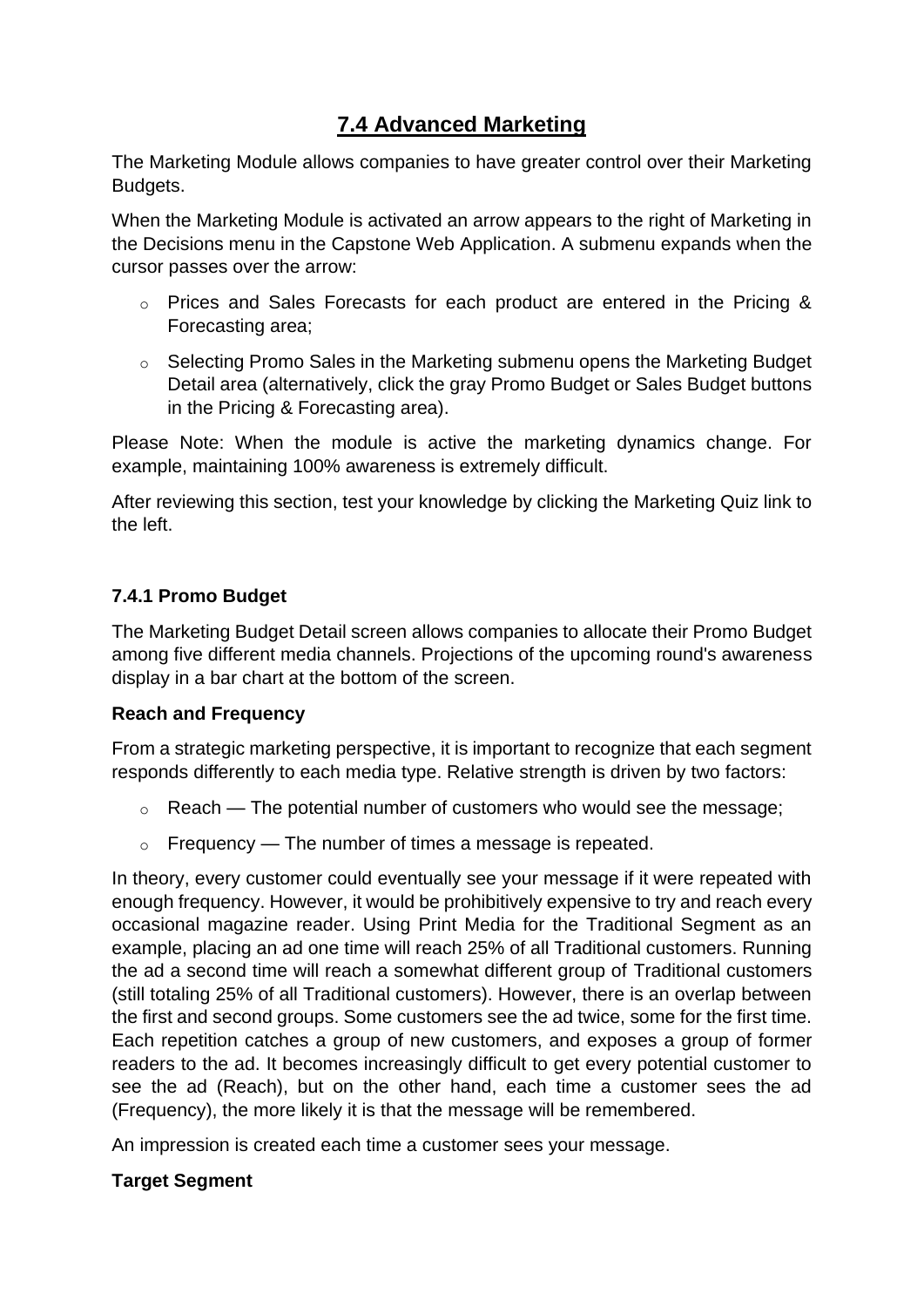The list boxes beneath the product names on the Marketing Budget Detail spreadsheet indicate the primary segment towards which promotions will be targeted.

| Promo Budget Resources | Able        | Acre    | Adam     |       | Aft                                                   |      | Agape |
|------------------------|-------------|---------|----------|-------|-------------------------------------------------------|------|-------|
| <b>Target Segment</b>  | Traditional | Low End | High End |       | $\blacktriangledown$ Performance $\blacktriangledown$ | Size |       |
| Print Media            | \$200       | \$180   | \$160    |       | \$140                                                 |      | \$140 |
| Direct Mail            | \$200       | \$180   | \$160    |       | \$140                                                 |      | \$140 |
| Web Media              | \$200       | \$180   | \$160    |       | \$140                                                 |      | \$140 |
| Email                  | \$200       | \$180   | \$160    |       | \$140                                                 |      | \$140 |
| <b>Trade Shows</b>     | \$200       | \$180   | \$160    |       | \$140                                                 |      | \$140 |
| Budget (\$000)         | \$1,000     | \$900   |          | \$800 | \$700                                                 |      | \$700 |

Promotion Entries

### **Print Media**

For each product, enter the budget in thousands you wish to spend in Print Media industry-related magazines and newspapers.

Your staff will optimize Reach and Frequency for whatever dollar amount you choose.

Potential Reach varies by segment:

- o Traditional Good
- $\circ$  Low End Good
- o High End Poor
- o Performance Poor
- $\circ$  Size Fair

Diminishing returns apply — as the number of ads increases, each ad produces smaller gains in message retention and leads. Beyond \$700 thousand per product, the cost to gain additional awareness becomes prohibitive.

#### **Direct Mail**

Enter your Direct Mail budget in thousands for each product. Campaigns send one piece of literature about your product to a purchased mailing list. Lists are selected on the basis of SIC code, job title, and similar factors.

Potential Reach varies by segment:

- o Traditional Good
- $\circ$  Low End Good
- $\circ$  High End Fair
- o Performance Poor
- o Size Poor

Diminishing returns apply — as the number of mailings increases, each mailing produces smaller gains in message retention and leads. Beyond \$800 thousand per product, the cost to gain additional awareness becomes prohibitive.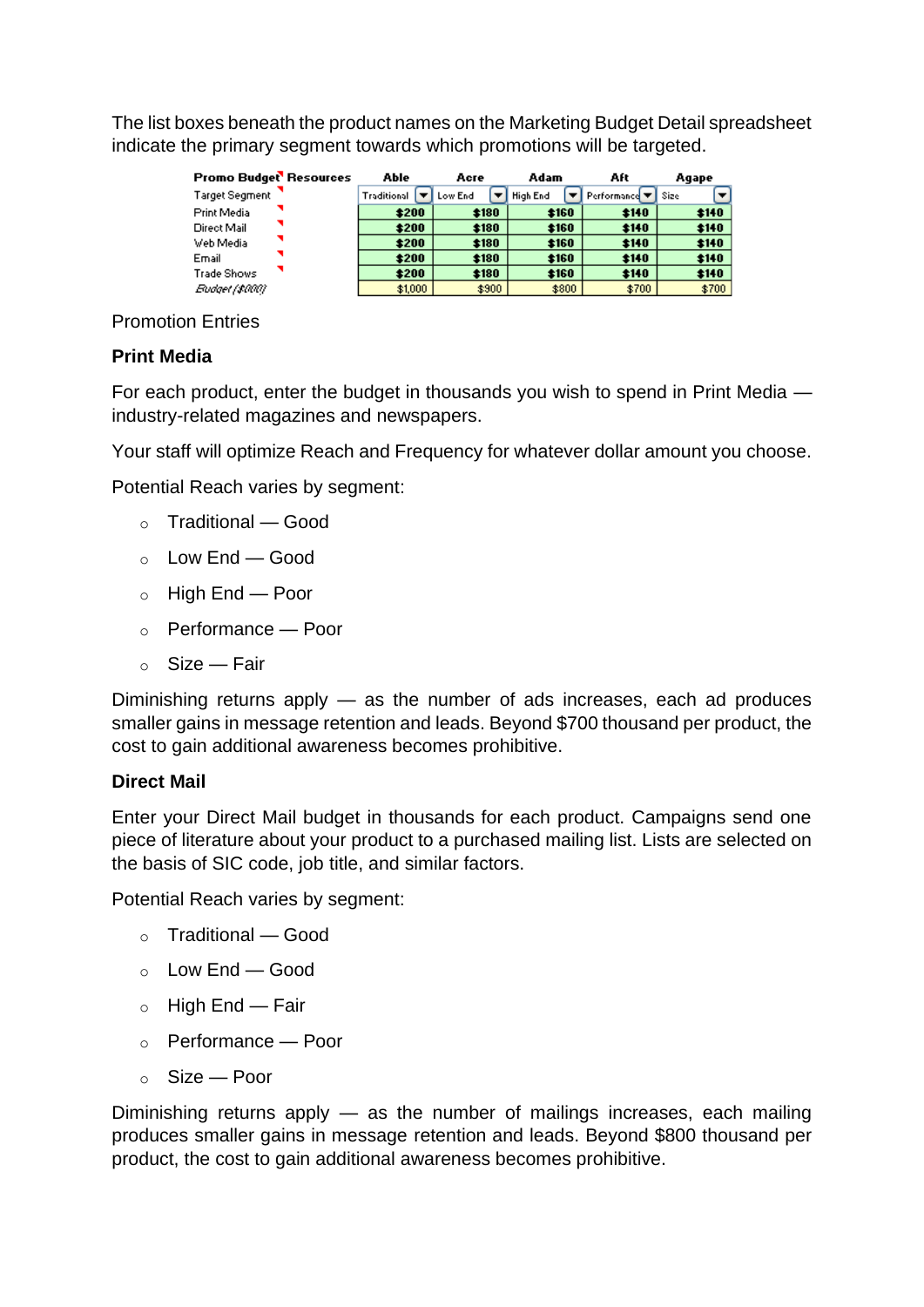### **Web Media**

For each product, enter the budget in thousands for industry-related websites and search engines. However, this method creates many wasted hits. In a search engine, you might produce hits on sensor, electronic, temperature, RPM, etc. Hits are usually a product of single-word matches, not of phrases (although some search engines will produce hits on phrases). Therefore, while your search engine ads are far more likely to reach customers than a generic banner ad, only a few of the hits are seen by relevant customers.

Potential Reach varies by segment:

- o Traditional Poor
- $\sim$  Low End Poor
- $\circ$  High End Fair
- o Performance Good
- $\circ$  Size Good

Diminishing returns apply — as the number of ads increases, each ad produces smaller gains in message retention and leads. Beyond \$500 thousand per product, the cost to gain additional awareness becomes prohibitive.

#### **Email**

For each product, enter your budget in thousands for a Email campaign. An Email campaign is similar to Direct Mail. You purchase a list from a marketing company, and they send an email on your behalf to a targeted list (job title, SIC code, etc.) Readers are invited to respond directly or click a hyperlink to your website.

Potential Reach varies by segment:

- o Traditional Poor
- o Low End Poor
- $\circ$  High End Fair
- o Performance Good
- $\circ$  Size Good

Response rates vary with the caliber of the list and the frequency. Diminishing returns apply – as the number increases, each campaign produces smaller gains in message retention and leads. Beyond \$600 thousand per product, the cost to gain additional awareness becomes prohibitive.

#### **Trade Shows**

Trade Shows allow you to meet face to face with your customers in a convention-like setting. Enter your budget in thousands for trade shows. Potential Reach varies by segment: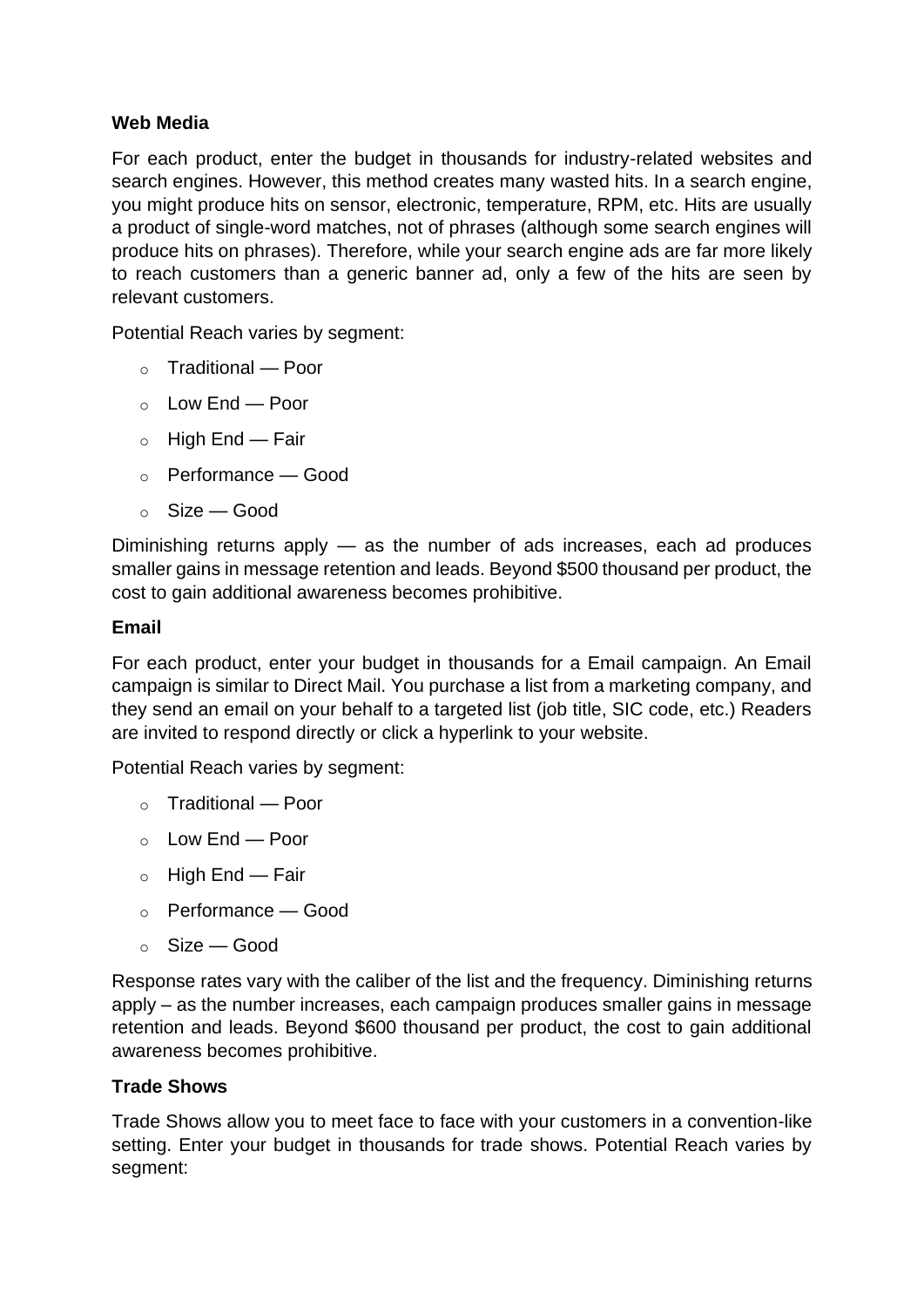- $\circ$  Traditional Fair
- o Low End Fair
- o High End Good
- o Performance Fair
- o Size Poor

Diminishing returns apply. As the number of shows increases, each show produces smaller gains in message retention and leads. Beyond \$300 thousand per product, the cost to gain additional awareness becomes prohibitive.

### **7.4.2 Sales Budget**

The Marketing Budget Detail screen allows companies to allocate their Sales Budget among three different sales channels. Projections of the upcoming round's accessibility display in bar a chart at the bottom of the screen.

### **Outside Sales**

Enter the number of sales people and manufacturers reps in your outside sales force for each segment. The outside sales force meets the customer in face-to-face sales calls. Each sales person costs \$125,000, which includes salary, commission, travel and support .

Diminishing returns in a segment is reached at 12 sales people. For example, if your company is in all five segments, you would reach diminishing returns at 12 sales people in each segment, for a total of  $12*5 = 60$  sales people, and a total outside sales budget of 60 x  $$125,000 = $7,500,000$ . However, if your company only offered products in Traditional and Low End, you could only benefit from a total of 24 sales people.

### **Inside Sales**

For each segment, enter the number of inside sales people. Each inside sales person costs \$50,000.

Diminishing returns in a segment is reached at 30 sales people. For example, if your company is in all five segments, you would reach diminishing returns at 30 sales people in each segment, for a total of 150 sales people, and a total inside sales budget of 150 x  $$50,000 = $7,500,000$ . However, if your company only offered products in High, Performance and Size, you could only benefit from a total of 90 sales people.

### **Distributors**

For each segment, enter the number of distributors carrying your product. Distributors offer customers an opportunity to see your product, compare it with other products, and take delivery. Each distributor costs \$100,000 per year.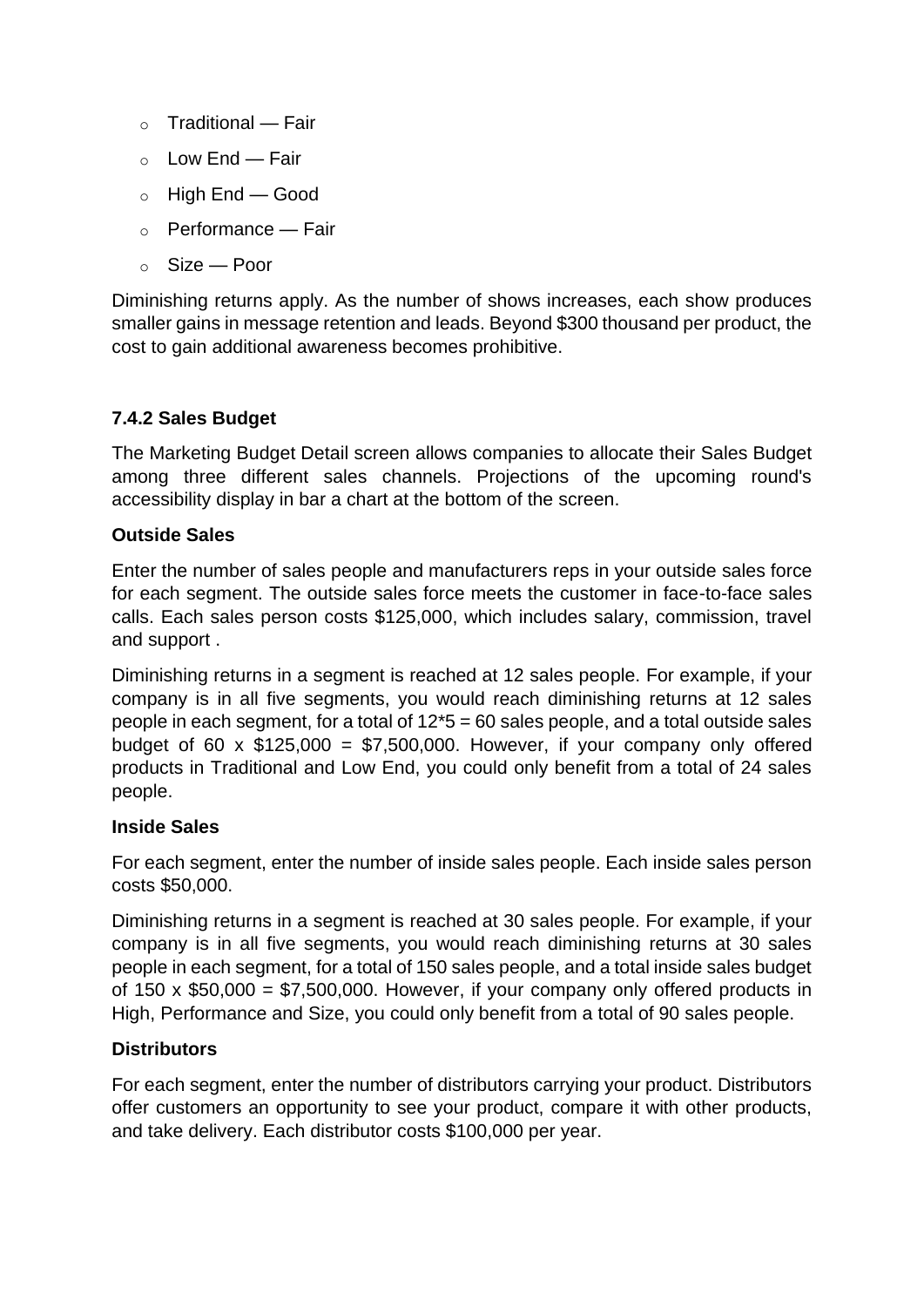Diminishing returns in a segment is reached at 15 distributors. For example, if your company is in all five segments, you would reach diminishing returns at 15 distributors in each segment, for a total of 75 distributors, and a total budget of 75  $\times$  \$100,000 = \$7,500,000. However, if your company only offered products in High, Traditional and Low, you could only benefit from a total of 45 distributors.

| Sales Budget   | Resources | Trad    | Lo₩     | High              | Pfmn    | <b>Size</b>       | <b>Budget</b> |
|----------------|-----------|---------|---------|-------------------|---------|-------------------|---------------|
| Outside Sales  |           | 12      | 12      | $12 \overline{ }$ | 12      | $12 \overline{ }$ | \$7,500       |
| Inside Sales   |           | 30      | 30      | 30                | 30      | 30                | \$7,500       |
| Distributors   |           | 15      | 15      | 15                | 15      | 15                | \$7,500       |
| Intell. Report |           | \$0\$   | \$0     | \$0               | \$0     | \$0               | \$0.          |
| Budget (\$000) |           | \$4,500 | \$4,500 | \$4,500           | \$4,500 | \$4,500           | \$22,500      |

### **Sales Channel Effectiveness**

For each segment, some channels work better than others. For example, the one on one interaction of an outside sales person is very effective when meeting High End customers, however those same customers are not likely to visit a distributor's sales room. Traditional and Low End customers are most likely to visit a distributor.

Traditional Low End High End Pfmn Size

| Outside<br><b>Sales</b> | Low    | Medium High |             | Medium High |        |
|-------------------------|--------|-------------|-------------|-------------|--------|
| Inside<br><b>Sales</b>  | Medium | Low         | Medium High |             | Medium |
| Distributors High       |        | High        | Low         | Low         | Low    |

### **7.4.3 Time Allocations**

The Time Allocations column gives companies an opportunity to fine-tune their sales efforts. Time Allocation entries determine what percentage of time the Sales staff and Distributors will devote to each product.

|       | <b>Time Allocations</b> |          |  |  |  |  |
|-------|-------------------------|----------|--|--|--|--|
| Able  | 24 <sub>X</sub>         | \$5,400  |  |  |  |  |
| Acre  | 22%                     | \$4,950  |  |  |  |  |
| Adam  | <b>20%</b>              | \$4,500  |  |  |  |  |
| Aft   | 17 <sub>X</sub>         | \$3,825  |  |  |  |  |
| Aqape | 17 <sub>X</sub>         | \$3,825  |  |  |  |  |
| Na    | 0×                      | \$0      |  |  |  |  |
| Na    | 0%                      | \$0      |  |  |  |  |
| Na    | 0%                      | \$0      |  |  |  |  |
| Total | $100\%$                 | \$22,500 |  |  |  |  |

### Time Allocations

In general, teams should make their Time Allocations consistent with their segment priorities. However, if a company wants to improve sales for one of its products, it can instruct the Sales department to increase the percentage of time spent selling that product. This will boost sales for that product during the current round. It will do nothing